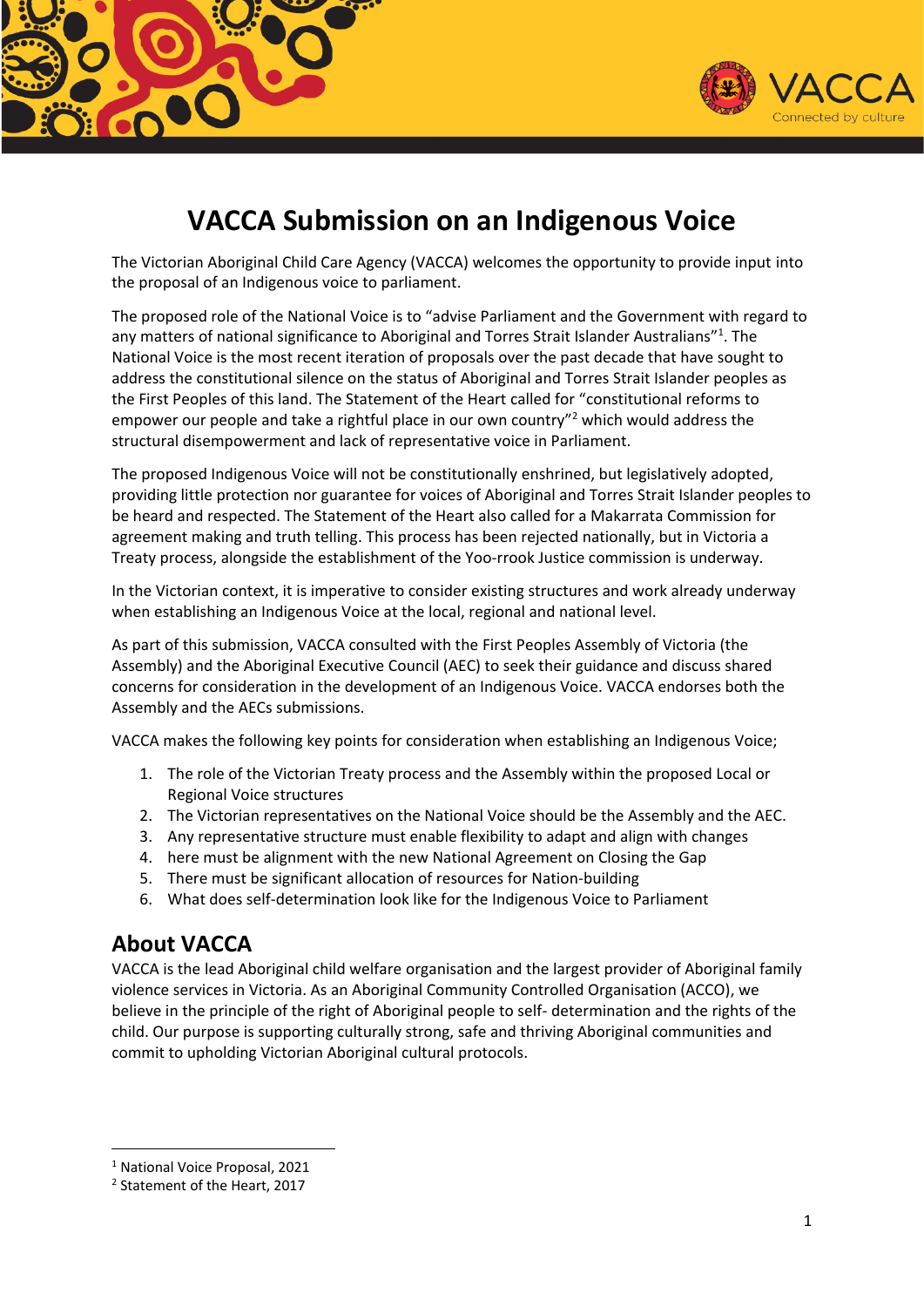



VACCA's key areas of work are in service delivery, advocacy and training. We work across the spectrum of early help, early intervention, targeted support and tertiary level services to deliver a broad range of services that seek to:

- ensure child safety and community wellbeing;
- Support youth people to make positive life choices
- targeted support for Aboriginal people and families;
- maintain strong connections to Aboriginal culture, and
- promote culturally specific ways of growing up Aboriginal children.

VACCA provides services to vulnerable Aboriginal children, families and communities, underpinned by principles of prevention, early intervention and therapeutic healing. They are premised on human rights, self-determination, promoting client voice, cultural respect and safety. Our services include supported playgroups, education, cultural support activities, emergency relief, homelessness services, drug and alcohol support, family mental health, out-of-home care, justice services, family services, youth services, clinical services and family violence services.

We also deliver cultural training and develop resources for the Aboriginal community and for a range of organisations. We advocate at a policy level for better outcomes for Victorian Aboriginal children, families and community members for their right to be connected to culture and to ensure that their needs are represented in culturally appropriate ways through service delivery.

### **VACCA key points**

#### **1. Role of Treaty within the Local and Regional Voice**

Each jurisdiction is at different stages, with varying capacities to fulfil responsibilities of an Indigenous Voice. When developing the structure of an Indigenous Voice, this must be considered, including the role and capabilities of existing structures and governments.

The Victorian Treaty process has already established a much stronger framework for advocating for Aboriginal rights, than what has been proposed in an Indigenous Voice. This includes working with Government to set operational priorities and strategic direction and providing advice to improve policy, services and investment decisions. Further to this, the Victorian Treaty process now includes the Yoo-rrook Justice Commission. These mechanisms for achieving truth, justice and selfdetermination for Aboriginal peoples better reflects the principles outlined in the Statement of the Heart. For Victoria, the commitment to enter into Treaties, the establishment of the Assembly and the Yoo-rrook Justice Commission, places us ahead of other jurisdictions and the Indigenous Voice should not interfere with or undermine these processes.

In agreeance with the Assembly's submission, VACCA also holds the views that;

- a. The Local and Regional Voice in Victoria should align with the Assembly structures and processes, including the Assembly's current role and also the scope of future state-wide Treaty or Treaties
- b. The Local and Regional Voice should be built on the same representative structure as the Assembly. The Assembly already regularly consults and engages with their representative communities, supported by Engagement Officers. To minimise confusion and avoid adding cultural load to Assembly members and communities, it is important there is no duplication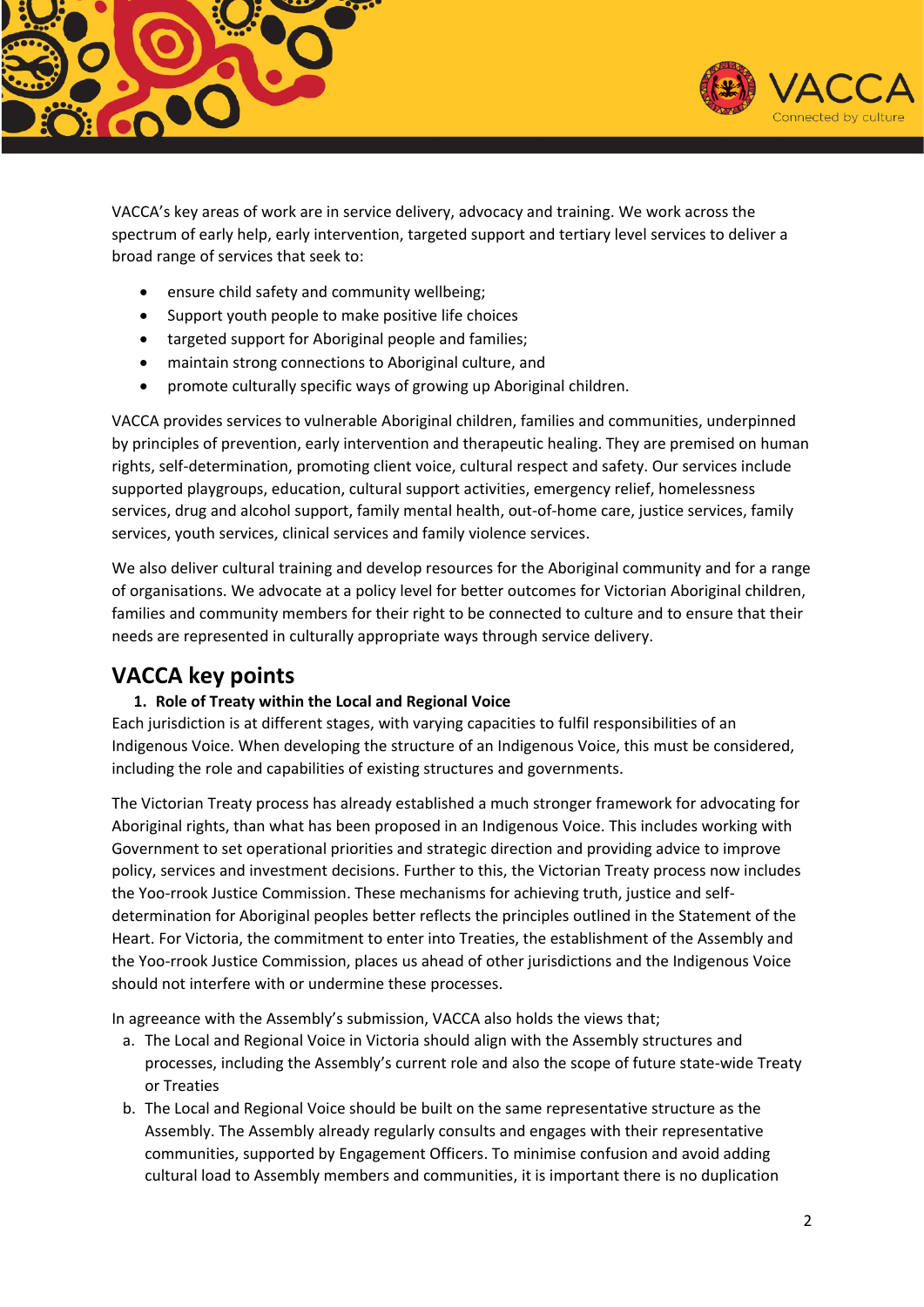



c. The structure of Local and Regional representation should align with the Assembly's structure. Currently, the proposed structure of the Indigenous Voice includes 25-30 regions nationally and two regions for Victoria. Alternatively, the Assembly's representative structure includes five regions, each covering the Country of multiple Traditional Owner groups. This structure is recommended as it was established through a community consultation process, in line with selfdetermination and reflective of the views of local community.

#### **2. Victorian Representation within the National Voice**

Both proposals for a National voice include two National voice members from each State, Territory and Torres Strait Islands<sup>3</sup>. Victoria is in a strong position because of the advocacy and determination of the Aboriginal community over decades. Work of which has led to the development of two representative structures in Victoria, the Assembly and the AEC.

Given the commitment to entering Treaty or Treaties in Victoria and the establishment of the First Peoples' Assembly of Victoria through community consultation and a state-wide vote, is an appropriate and logical representative for Victoria.

In 2018 the AEC was established as a self-determining collaboration, policy development and advocacy mechanism for Victoria's peak, lead and state-wide ACCOs.

ACCOs are an established network which provide service delivery, advocacy and cultural connection to Aboriginal children, young people, families and communities; they have been a voice for all Aboriginal people living in Victoria. ACCOs were formed invariably as a means for advocating for the rights of Aboriginal people and providing services, by and for community.<sup>4</sup>

Placing the AEC as a Victorian representative in the National Voice would strengthen and further enable ACCOs delivering civil services to have a voice in decision making and advice giving on matters that directly impact Aboriginal people living in Victoria.

#### **3. Structure must enable flexibility**

Considerable community consultation was undertaken in the development of the Assembly structure. One element that was seen as critical was ensuring the structure was flexible and would allow traditional owners who became formally recognised after the Assembly was established to receive a reserved seat. Additional pathways to Assembly reserved seating are also currently being considered by the Assembly. Similarly, the Treaty Negotiation Framework that is currently in development will set out the process and parameters for negotiating future Treaty or Treaties. We contend that a similar framework or terms of reference is set up to ensure there is a common understanding, accountability and flexibility to the role and function of the Indigenous Voice.

<sup>&</sup>lt;sup>3</sup> With an option for one member for each of ACT and Torres Strait Islands.

<sup>4</sup> VACCA, *Discussion Paper on Treaty, self-determination and the Aboriginal community-controlled services sector,* 2019, 5.